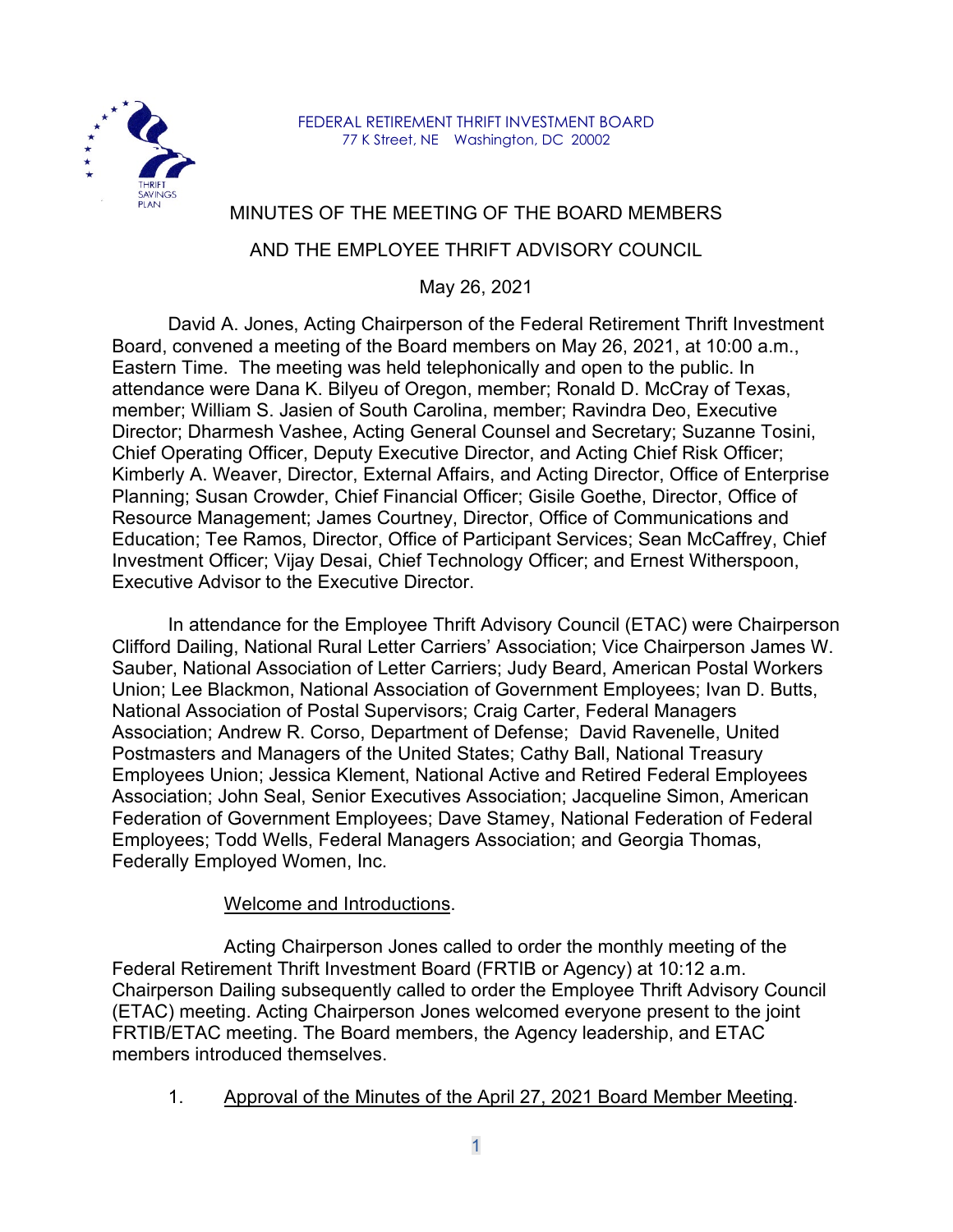Acting Chairperson Jones entertained a motion for approval of the minutes of the April 27, 2021 Board member meeting. The following motion was made, seconded, and adopted without objection:

> MOTION: That the minutes of the Board member meeting that was held on April 27, 2021 be approved.

## 2. Approval of the Minutes of the August 24, 2020 ETAC Meeting.

Chairperson Dailing entertained a motion for approval of the minutes of the August 24, 2020 ETAC meeting. The motion was made, seconded, and adopted without objection by the ETAC.

> MOTION: That the minutes of the ETAC meeting held on August 24, 2020 be approved.

### 3. Monthly Reports.

Mr. Deo gave opening remarks, including a brief summary of the agenda for the meeting.

a. Participant Activity Report

Mr. Ramos reviewed the monthly Participant Activity Report. See ["Thrift](https://www.frtib.gov/pdf/minutes/2021/May/MM-2021May-Att1.pdf)  Savings Fund Statistics [April 2021" \(attached\). M](https://www.frtib.gov/pdf/minutes/2021/May/MM-2021May-Att1.pdf)r. Ramos highlighted the increase in April roll-ins, with over 3,600 processed totaling 142 million dollars. This represents the largest single month for roll-ins since January 2020. Post-separation withdrawal totals projected for 2021 are currently 26 percent higher than 2020. Mr. Ramos explained that this may be attributed to an increase in participants reaching retirement age and increased access to their funds since the implementation of the new withdrawal program.

Mr. Courtney highlighted the Office of Communications and Education efforts to educate participants about roll-ins. In February 2021, OCE distributed enclosures with the annual statements of participants over 35 years of age who joined TSP in 2020. The enclosures indicated that participants could roll qualified money into the plan, highlighting the plan's low fees and simplicity. These enclosures were sent to approximately 90,000 participants.

b. Investment Performance Report

Mr. McCaffrey reviewed the monthly investment performance report. [See](https://www.frtib.gov/pdf/minutes/2021/May/MM-2021May-Att2.pdf) "April 2021 [Performance Review" \(attached\).](https://www.frtib.gov/pdf/minutes/2021/May/MM-2021May-Att2.pdf) Mr. McCaffrey noted that BlackRock's performance for the F Fund exceeded the performance of the Fixed Income Index by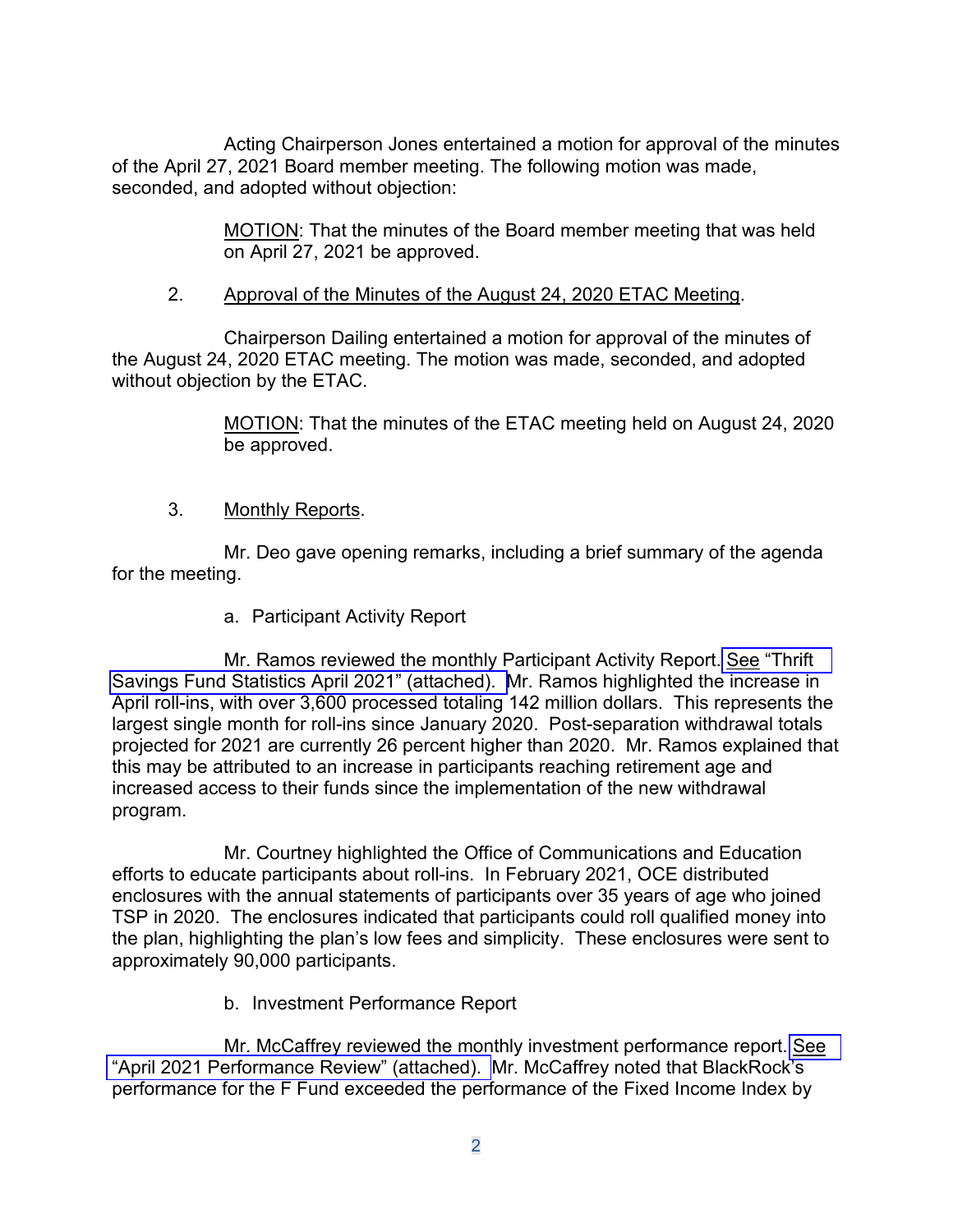four basis points, primarily due to securities lending. Its performance for the C Fund was in line with the Large Cap Index and its performance for the S Fund was in line with the Small Mid Cap Index. BlackRock's performance for the I Fund was ahead of the International Index by nine basis points, primarily due to tax advantage.

Mr. McCaffrey went on to report that 10 percent of the C Fund's assets were transferred from BlackRock to State Street Global Advisors after market close on April 16, 2021. From April 16, 2021 through the end of the month, the total return of the Large Cap Index was -0.07 percent. The portions of the C Fund managed by BlackRock and State Street matched this performance.

He continued explaining that in markets for the month of April, equity investors responded positively to indications of economic strength, including betterthan-expected corporate earnings, significant growth in employment, and rapid expansion of manufacturing activity. Although some observers associated these trends with higher inflation expectations, long-term interest rates edged lower. The Federal Reserve left its target short-term interest rate unchanged, citing the ongoing public health crisis. The C and S Funds posted gains. The I Fund also rose, helped in part by a weaker U.S. dollar. The decrease in interest rates contributed to the F Fund's gain. All L Funds finished higher.

Mr. McCaffrey further noted that year-to-date, BlackRock's performance for the F Fund exceeded the benchmark by seven basis points, primarily due to securities lending. Its performance for the C Fund was in line with its benchmark. For the S Fund BlackRock outperformed by six basis points, primarily attributable to securities lending. Its performance for the I Fund was ahead of the benchmark by 15 basis points, primarily due to tax advantage. For the current month through Tuesday, May 25, stocks are mixed. The C Fund is up 0.29 percent. The S Fund is down 2.85 percent and the I Fund is ahead by 3.17 percent. The F Fund also has a gain of 0.41 percent. The G Fund is ahead by 10 basis points.

Mr. McCaffrey next highlighted some Lifecycle Fund statistics. The L Funds now represent over 22 percent of the TSP's total assets. In total, 168 billion dollars was invested in the lineup of ten L Funds as of the end of April. The six newest L Funds (L 2025, L 2035, L 2045, L 2055, L 2060, and L 2065) became available to participants on July 1, 2020. As of April 30, 2021, those six L Funds contained 16.8 billion dollars. He noted that L 2055, L 2060, and L 2065 have experienced significant growth, driven primarily by the automatic enrollment of new Uniformed Services members under the Blended Retirement System (BRS). Participation in the L Funds continues to climb, thanks again to the automatic enrollment of new FERS and BRS participants. As of April 30, over 2.9 million TSP participants had at least some assets in the L Funds, a group representing 47 percent of the TSP participant population. Furthermore, over 1.8 million participants (29 percent of the population), invested 100 percent of their assets in the L Funds. He mentioned that the growing pool of participants invested in the L Funds underscores the importance of ensuring that these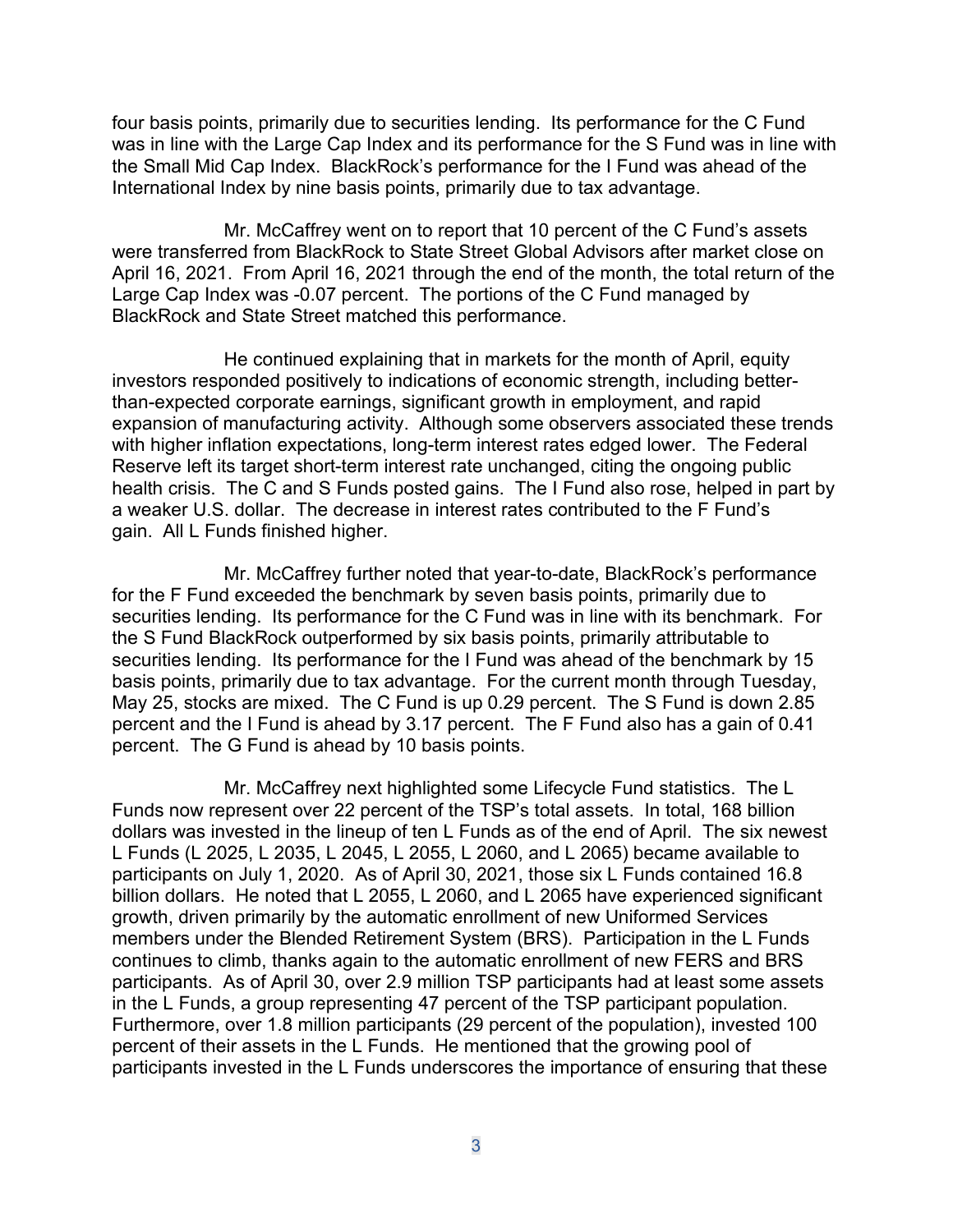funds are thoughtfully designed and announced that later in the meeting there would be a presentation of the most recent L Funds asset allocation review.

Mr. McCaffrey concluded his overview with a comment on interfund transfers, or IFTs. Monthly net IFTs resulted in an inflow of 2.6 billion dollars to the C Fund and an outflow of 3 billion dollars from the G Fund, likely a response to the healthy returns earned by large-capitalization stocks. Although these dollar values may sound large, he noted that for the vast majority of participants, IFTs are the exception, not the norm. This was certainly true in April; fewer than 4 percent of participants moved assets between funds during the month.

#### c. Legislative Report

Ms. Weaver began with updates on two proposed amendments to the Endless Frontiers Act, which seeks to bolster domestic economic growth in the technology sector and strengthen national security through funding for research and development in areas such as artificial intelligence, quantum computing, and supply chain, semiconductors. Ms. Weaver first discussed Senator Tommy Tuberville's proposed amendment, which seeks to prohibit TSP investment in Chinese-based entities, to include subsidiaries. The amendment would also prohibit any mutual fund offerings in the to-be-implemented mutual fund window from investment in any Chinese based entities. She also noted that Senator Marco Rubio proposed a similar amendment, prohibiting TSP investment in securities listed on exchanges where the Public Corporation Accountability Oversight Board (PCAOB) has not issued an audit inspection or was prevented from conducting such an inspection. Per the PCAOB, China is the only country that meets those criteria.

Ms. Weaver went on to share that FRTIB has communicated its position that both amendments discriminate against TSP participants because neither prohibition would apply to 401(k) plans or IRAs. She also noted that the TSP's current I Fund index includes Hong Kong, which is part of China, and that there is no widely recognized index for developed markets that excludes Hong Kong. As such, to both divest from Hong Kong equities and create a new, specially designed index without Chinese investments would increase costs to all TSP participants. It would also preclude the implementation of the TSP mutual fund window, as monitoring approximately 5,000 mutual funds for any investments in Chinese entities would prove too costly for the plan. Neither amendment was scheduled for vote as of May 26, 2021.

Ms. Weaver also provided an update on the Securing a Strong Retirement Act of 2021, which was introduced in the House Ways and Means Committee in May 2021. The bill, nicknamed SECURE Act 2.0, aims to encourage American savings for retirement. Ms. Weaver noted that the bill has several provisions that impact TSP, of which she highlighted four:

- The required minimum distribution (RMD) age would increase to 73 starting January 1, 2022, 74 in 2029, and 75 in 2032;
- Effective January 1, 2022, all catch-up contributions must be Roth;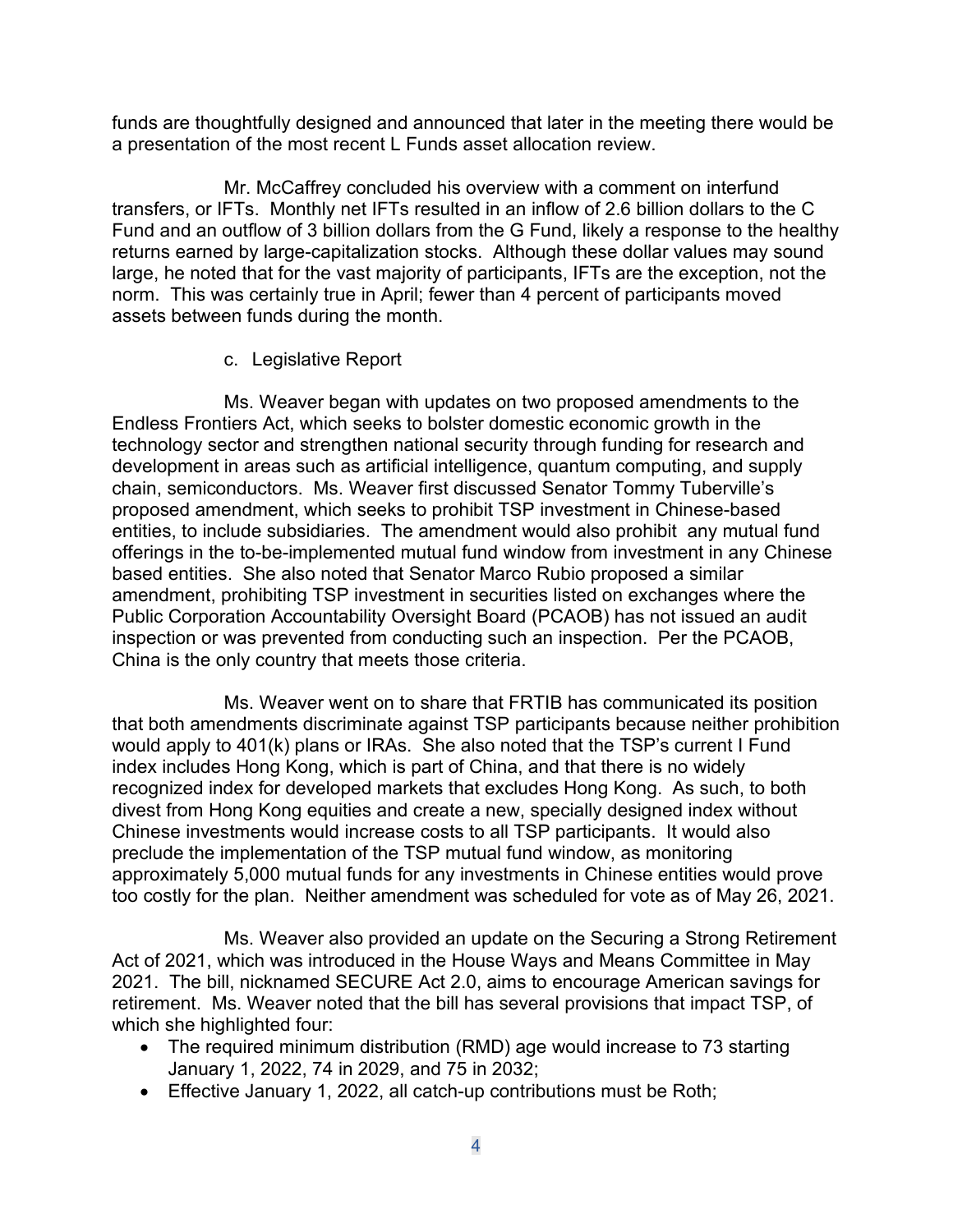- Catch-up contribution limits are increased for those who are 62, 63, and 64 years of age, but not for those who are 65 or older; and
- Defined contribution plan participants can receive matching contributions on a Roth basis.

The SECURE Act 2.0's corollary in the Senate – the Retirement Security and Savings Act – was introduced in May 2021. While it has many similar provisions as SECURE Act 2.0, Ms. Weaver noted that the Senate bill creates an exemption to RMD requirements for participants with less than 100,000 dollars in savings. This would go into effect January 1, 2022. Other provisions of note that would go into effect January 1, 2022 include:

- Exempting Roth balances from RMDs while the participant is alive;
- Permitting rollover of Roth IRAs into Roth 401(k)s;
- Increases the RMD age to 75 in 2032; and
- Increases the catch-up contribution limit to 10,000 dollars for individuals who turn 60 (while leaving the catch-up contribution limit at 5,000 dollars between ages 50 and 60).

Ms. Weaver noted that both the House and Senate bills would require significant programming and effort from payroll offices and FRTIB by January 1, 2022. This effort will be further complicated because the Agency will be transitioning to a new recordkeeper during this time.

Ms. Weaver concluded with an update on Executive Order (EO) 14030, "Climate-related Financial Risk," which calls on the Department of Labor (DOL) to identify actions that can be taken under FERSA to protect Plan funds from the threat of climate-related financial risk and to assess how FRTIB has taken environmental, social, and governance factors into account. For both provisions, DOL must report findings to the White House by mid-November 2021.

ETAC requested a written summary of Ms. Weaver's legislative update, which she agreed to provide. Ms. Simon followed up by sharing the American Federation of Government Employees' (AFGE) position in support of both the RESPOND Act<sup>[1](#page-4-0)</sup> and EO 14030. In response, Ms. Ball – of the National Treasury Employees Union (NTEU) – expressed concern regarding the RESPOND Act and how its requirement to eliminate certain types of investments may contravene FERSA's mandate that FRTIB administer TSP solely in the interest of participants and beneficiaries. Ms. Weaver explained FRTIB's position opposing the RESPOND Act, which would require the establishment of a TSP climate choice stock index fund if the

<span id="page-4-0"></span><sup>1</sup> Restructuring Environmentally Sound Pensions in Order to Negate Disaster Act of 2021 ("RESPOND Act"), S. 606, 117<sup>th</sup> Cong. (2021). The RESPOND Act calls on the Federal Reserve and the Securities and Exchange Commission to issue an annual report to Congress projecting and accounting for the economic costs caused by the impacts of climate change. The Act also seeks to require FRTIB to establish a federal advisory panel on climate change economics, which would explore, *inter alia,*  investment options with certain environmental goals. As of March 4, 2021, the RESPOND Act was read twice and referred to the Committee on Homeland Security and Government Affairs.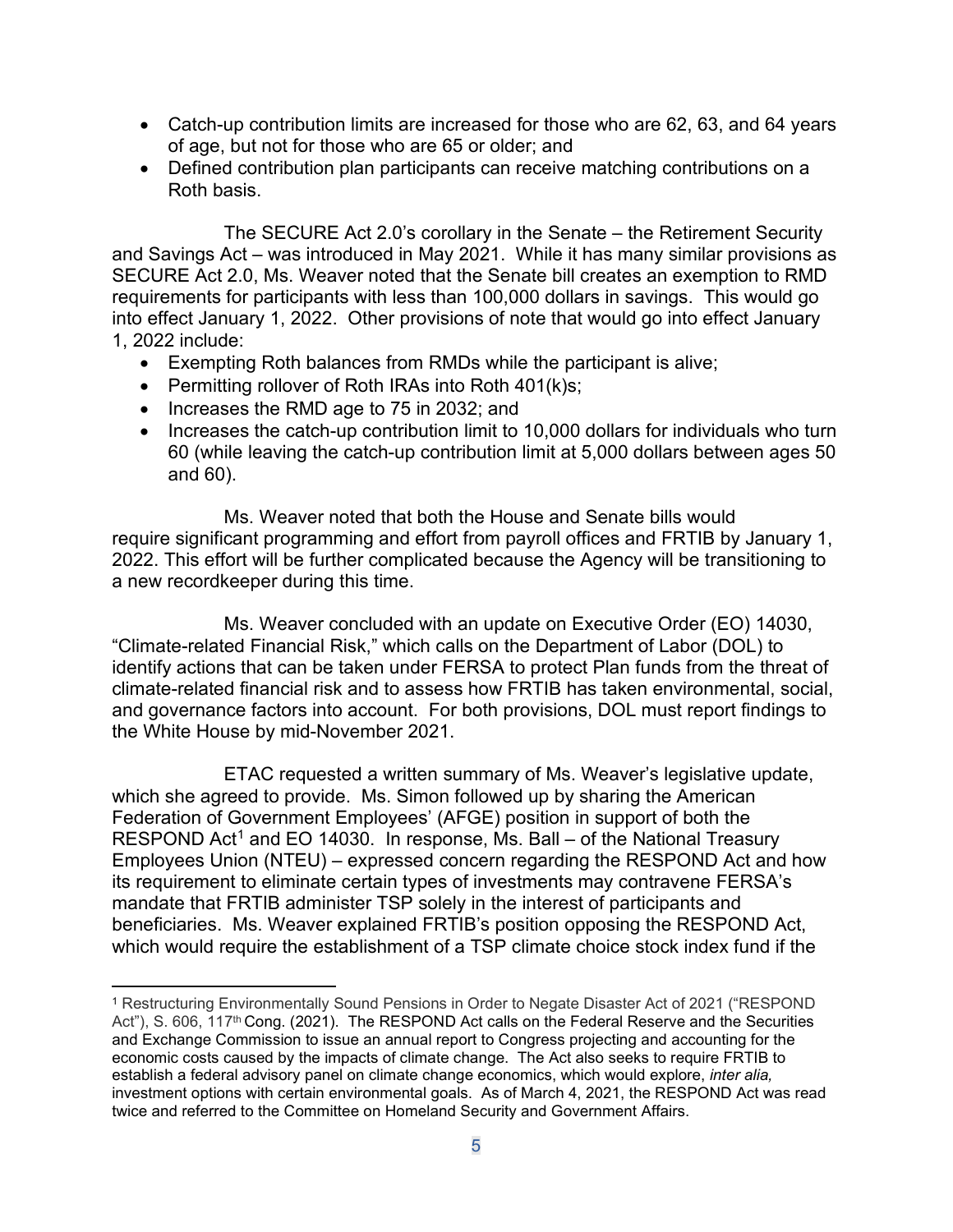Board decides against divesting from high carbon investments. The limited options of divestment or creating a new fund that overlaps with other TSP funds is not a good strategy for plan participants. Ms. Weaver went on to highlight the forthcoming TSP mutual fund window, which will allow participants to invest in funds of their choosing. Ms. Simon clarified that AFGE's support of the RESPOND Act was driven by the Act's requirement for a formal study of the impact of fossil fuel investments on rates of return in TSP, adding her agreement that creation of a climate choice stock index would be a deviation.

### 4. Quarterly Metrics Report.

Mr. Dennis McNulty, Office of Enterprise Planning (OEP), provided an overview of the Fiscal Year (FY) 2021 2nd Quarter Metrics. See "FY21 [Q2 Board Metric](https://www.frtib.gov/pdf/minutes/2021/May/MM-2021May-Att3.pdf)  [Report" \(attached\). M](https://www.frtib.gov/pdf/minutes/2021/May/MM-2021May-Att3.pdf)r. McNulty shared progress made across strategic goals A, B, C, and D, noting that all metrics were above the threshold. He discussed the technical issues that mitigated progress toward achieving certain target metric rates.

## 5. Quarterly Metrics Report.

Mr. McCaffrey presented the multi-asset manager update. [See](https://www.frtib.gov/pdf/minutes/2021/May/MM-2021May-Att4.pdf) "Multi-asset Manager Update [for Board – May 2021" \(attached\).](https://www.frtib.gov/pdf/minutes/2021/May/MM-2021May-Att4.pdf) The transfer of portions of the C, S, and F Funds from BlackRock to State Street Global Advisors continues. After market close on May 14, 2021, approximately 20 percent of the S Fund's assets – a tranche containing roughly 21 billion dollars in securities and cash – was transferred from BlackRock to State Street. After the initial allocation and on an ongoing basis, the net flows into or out of the S Fund are split each day 80/20 between BlackRock and State Street to maintain the desired allocation between each manager. Likewise, both managers report daily earnings on their respective holdings, and those earnings are consolidated by OCFO to establish the daily share price for the S Fund.

Mr. McCaffrey noted that these processes are invisible from the perspective of the participants. Those who invest in the C and S Funds, either directly or by way of the Lifecycle Funds, will not see any distinction between the assets managed by BlackRock and those managed by State Street. Just as they did before the transfers, the C and S Funds will each have one share price and one set of returns.

Mr. McCaffrey concluded his update by sharing that the next major milestone will be the transfer of approximately 20 percent of F Fund assets from BlackRock to State Street. Transferring fixed income holdings is more complicated than transferring equity holdings, so the team deliberately chose to conduct the C and S Fund transfers first.

6. L Funds Study.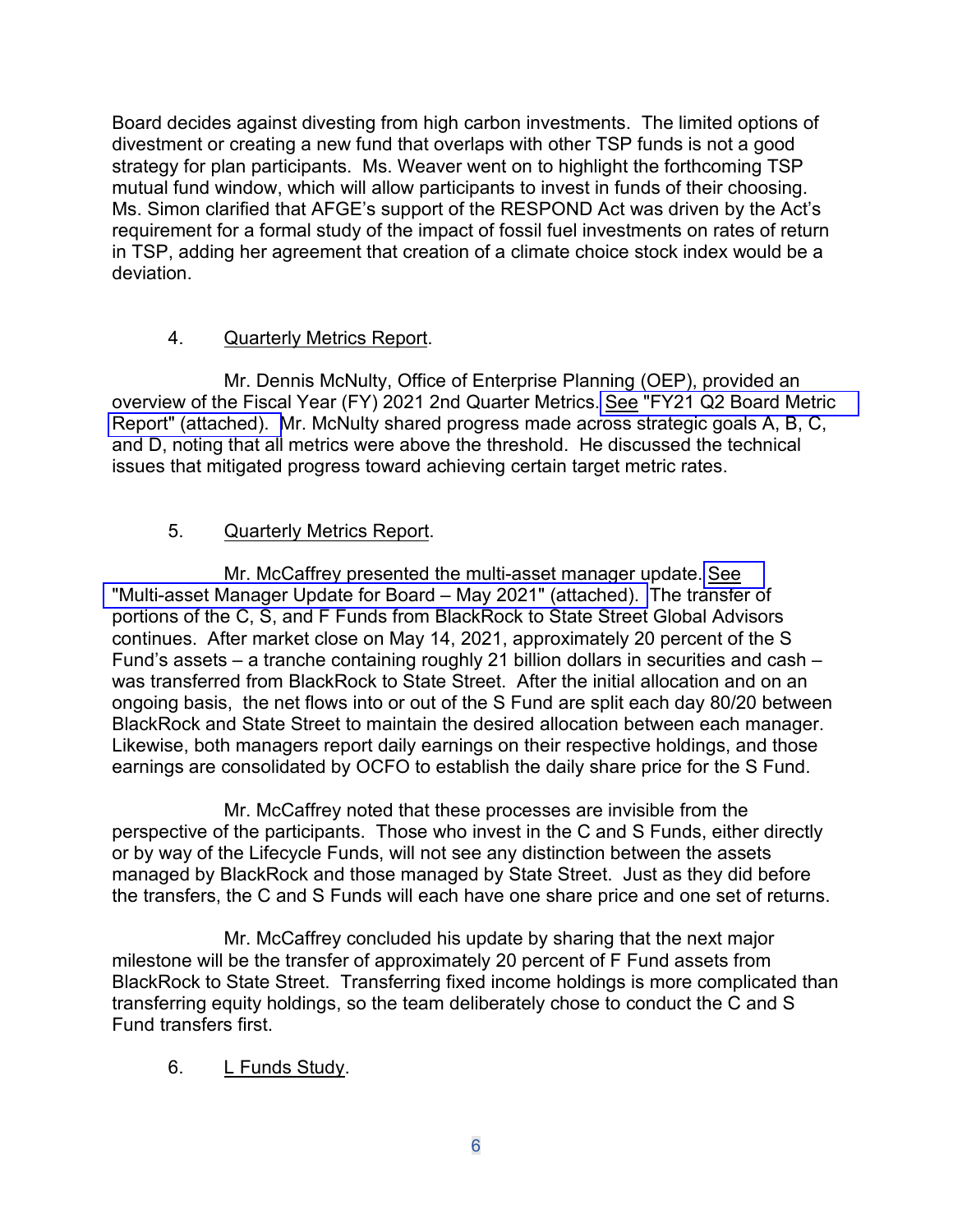Mr. Michael Jerue, Office of Investments (OI), reviewed the L Funds Study. See "2021 L [Funds Asset Allocation Review" \(attached\).](https://www.frtib.gov/pdf/minutes/2021/May/MM-2021May-Att5.pdf) He began by sharing that the L Funds are reviewed annually to determine what asset allocation changes would improve expected outcomes for participants in these funds without unreasonably increasing risk. OI engaged Aon consultants to assist with this review. With analysis that considered average TSP participant balances, FERS and Social Security benefits, and an industry standard retirement income adequacy replacement ratio of 70 percent, not including personal savings, Aon concluded that the current L Fund glide path does not need modification. Mr. Jerue concluded by noting that OI recommended one technical change to all L Funds, which would put them on track to have the S Fund represent 20 percent of U.S. equity by 2025, adding that this does not change the glide path nor does it change overall allocation to equity. The Executive Director approved this change, which will take effect July 1, 2021.

## 7. Retirement Wellness Survey Report.

Mr. McNulty and Ms. Veronica Mance, Office of Enterprise Planning, presented the results of the 2020 Financial Wellness and Retirement Readiness Survey. See ["Wellness Survey" \(attached\).](https://www.frtib.gov/pdf/minutes/2021/May/MM-2021May-Att6.pdf) This survey sought direct participant feedback on retirement readiness and financial wellness to gain insights on how to better support participants' retirement goals. The survey was sent to 10,000 participants across three career stages based on age: early career (under 35), midcareer (35 to 49), and late career (age 50) and up, and yielded a 21 percent response rate. Mr. McNulty and Ms. Mance highlighted some key takeaways from the survey results:

- Just over half of participants are satisfied with their current financial condition;
- FERS participant satisfaction compares favorably to the private sector;
- The top three debt categories that prevent participants from savings as much as they would like for retirement are mortgage/rent, personal debt, and student loans;
- Overall, 40 percent of participants feel they are not on track to have enough in retirement;
- About 20 percent of participants have little or no emergency savings; and
- Key drivers of participant confidence for retirement are: having an idea of retirement savings needed and using multiple money management practices.

# 8. Communications and Education Update.

Mr. Courtney presented the communications and education update. [See](https://www.frtib.gov/pdf/minutes/2021/May/MM-2021May-Att7.pdf) ["OCE Board Presentation" \(attached\). T](https://www.frtib.gov/pdf/minutes/2021/May/MM-2021May-Att7.pdf)he Office of Communications and Education (OCE) educates participants and beneficiaries and encourages them to take full advantage of TSP through various forms of outreach. OCE is comprised of four teams: Writing and Editing, Multimedia Design, Print-Mail, and Education and Outreach. Due to COVID, OCE transitioned to fully online teaching in 2020. This resulted in 132,000 people taking part in training last year, which is more than double the number of training participants took in 2019. For participants who are unable to attend live webinars,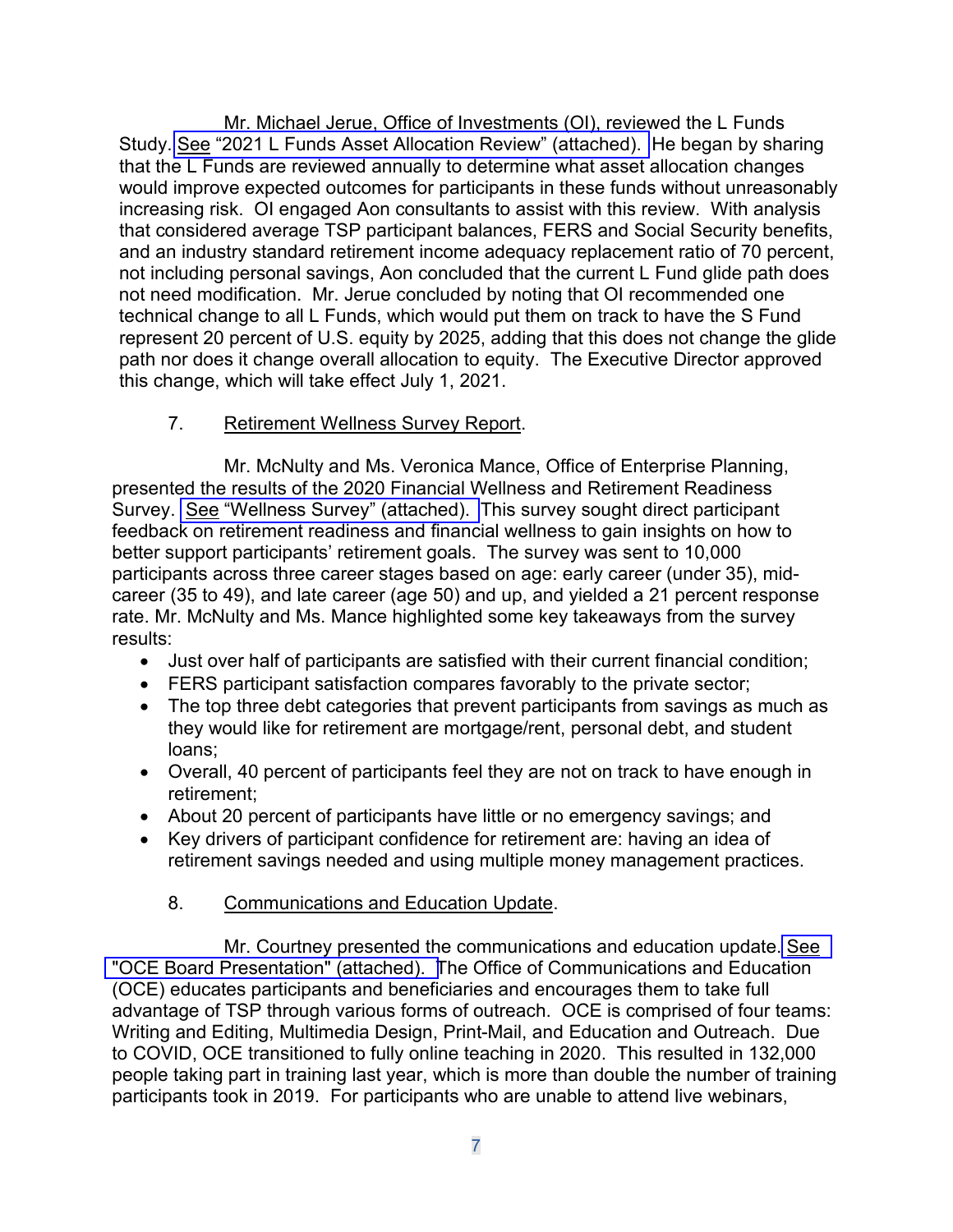recordings are available online at www.youtube.com/tsp4gov. Mr. Courtney concluded by highlighting changes to the annual statement based on participant feedback, and various emails sent since August 2020.

Next, Ms. Elizabeth Perry updated the Board on OCE's use of behavioral science and research to improve participant outreach. OCE reached out to approximately 50,000 participants last fall who made no contributions during the first nine months of the year. Their average age was 50, and our goal was for them to start contributing. Ms. Perry shared that these participants were sent three different versions of an email message encouraging contributions. Results indicate that overall, the messaging was 30 percent more effective than no outreach regarding contributions.

### 9. Adjourn.

Before adjournment, Mr. Dailing and Ms. Klement gave thanks to presenters, FRTIB staff, and the Board. Ms. Klement followed up with questions to FRTIB regarding feedback on NARFE's letter regarding Roth in-plan conversions and fund-specific withdrawals. Ms. Weaver acknowledged receipt of NARFE's letter, indicating that FRTIB is in the process of converting to a new recordkeeper, which will also handle the mutual fund window. While neither Roth conversions nor fund-specific withdrawals will be available on day one of the recordkeeper transition, both will be explored further post-transition.

On a vote taken by Chairperson Dailing, the ETAC adjourned at 12:35

p.m.

Whereupon, there being no further business, the following motion was made, seconded, and adopted without objection and Acting Chairperson Jones adjourned the meeting at 12:35 p.m.

MOTION: That this meeting be adjourned.

Digitally signed by DHARMESH VASHEE Date: 2021.06.30 16:16:43 -04'00'

 $\overline{\phantom{a}}$  back extraosist for  $\overline{\phantom{a}}$ Dharmesh Vashee Acting General Counsel and Secretary

**Attachments** 

- 1. Thrift Savings Fund Statistics [April 2021](https://www.frtib.gov/pdf/minutes/2021/May/MM-2021May-Att1.pdf)
- 2. April 2021 [Performance](https://www.frtib.gov/pdf/minutes/2021/May/MM-2021May-Att2.pdf) Review
- 3. [FY21 Q2 Board Metric Report](https://www.frtib.gov/pdf/minutes/2021/May/MM-2021May-Att3.pdf)